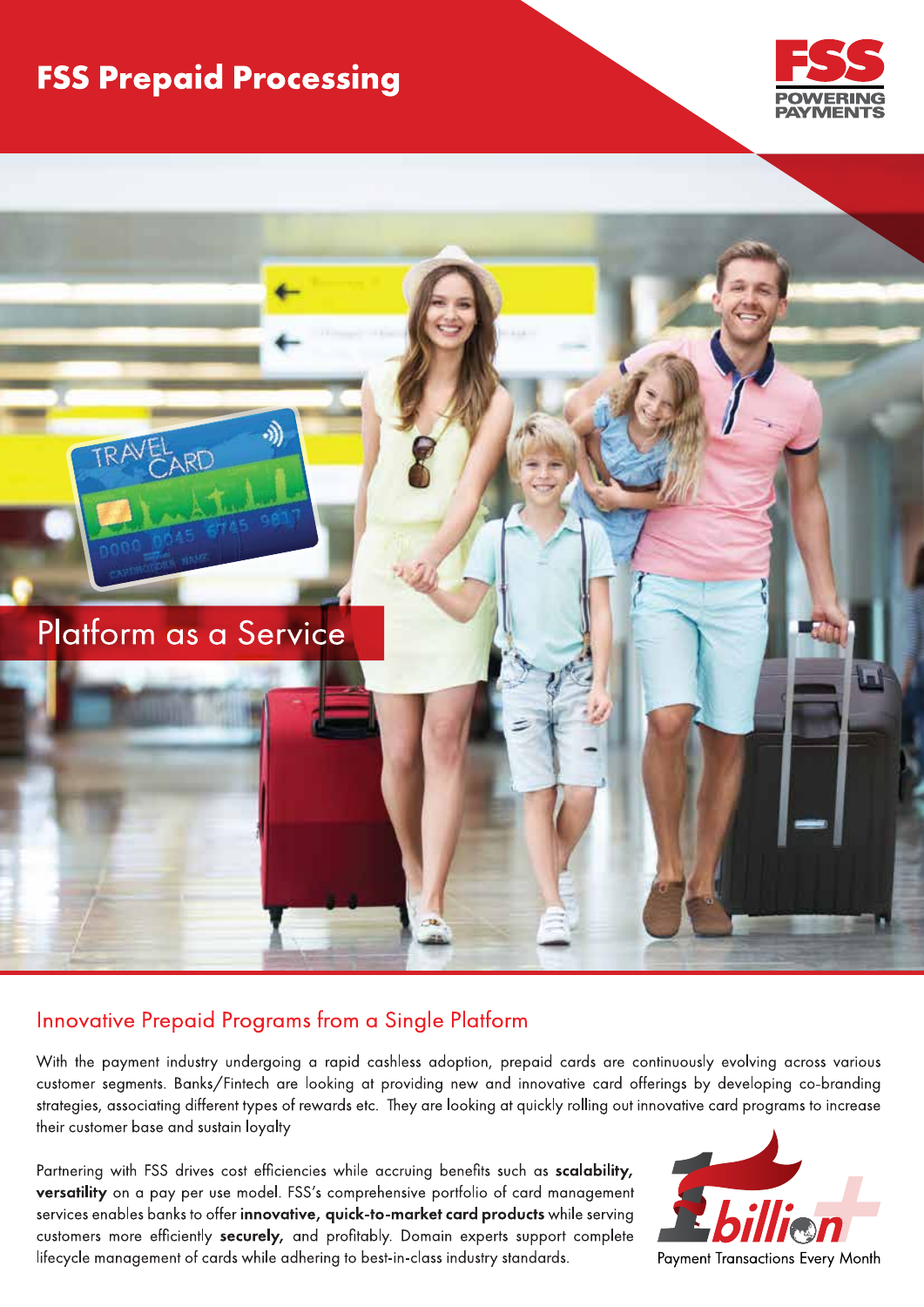# **FSS Prepaid Platform**

# Features at a glance

- Multi-currency, multi-purse, multi-lingual, and multi-time zone.
- Parameterized configurable interface for designing the prepaid program variants.
- $\odot$ Tiered program structure for fees, limits, and loyalty to meet business revenue targets.
- IBAN support for fund transfer using euro payments.  $\odot$
- Complete card control on the go through mobile app.  $\odot$
- $\dot{\mathbf{C}}$ In-branch and instant card issuance.
- Reports to track the business health of sales, customers, operations, and inventory. Data analysis for business decisioning and program profitability.
- Multiple level of card holder authentication.
- End-to-end reconciliation, settlement, and chargeback management
- $\dot{\bullet}$  Web portals
	- Self-service portals for cardholders' convenience
	- Call center support portal
	- Merchant and Agent portals
	- Corporate portal
	- Bank, branch, and operator portals for administration and governance.
- No Availability of universal API.

#### **Experience You Can Trust**

70 million+ prepaid cards

600 million+ cards worldwide

2 million+ virtual cards  $26+$ clients

**Winner of Asian Banker Technology Innovation** Award (2016, 2017)

Benchmarked at 10,000 tps at Oracle labs

**PADSS 3.2** Certified

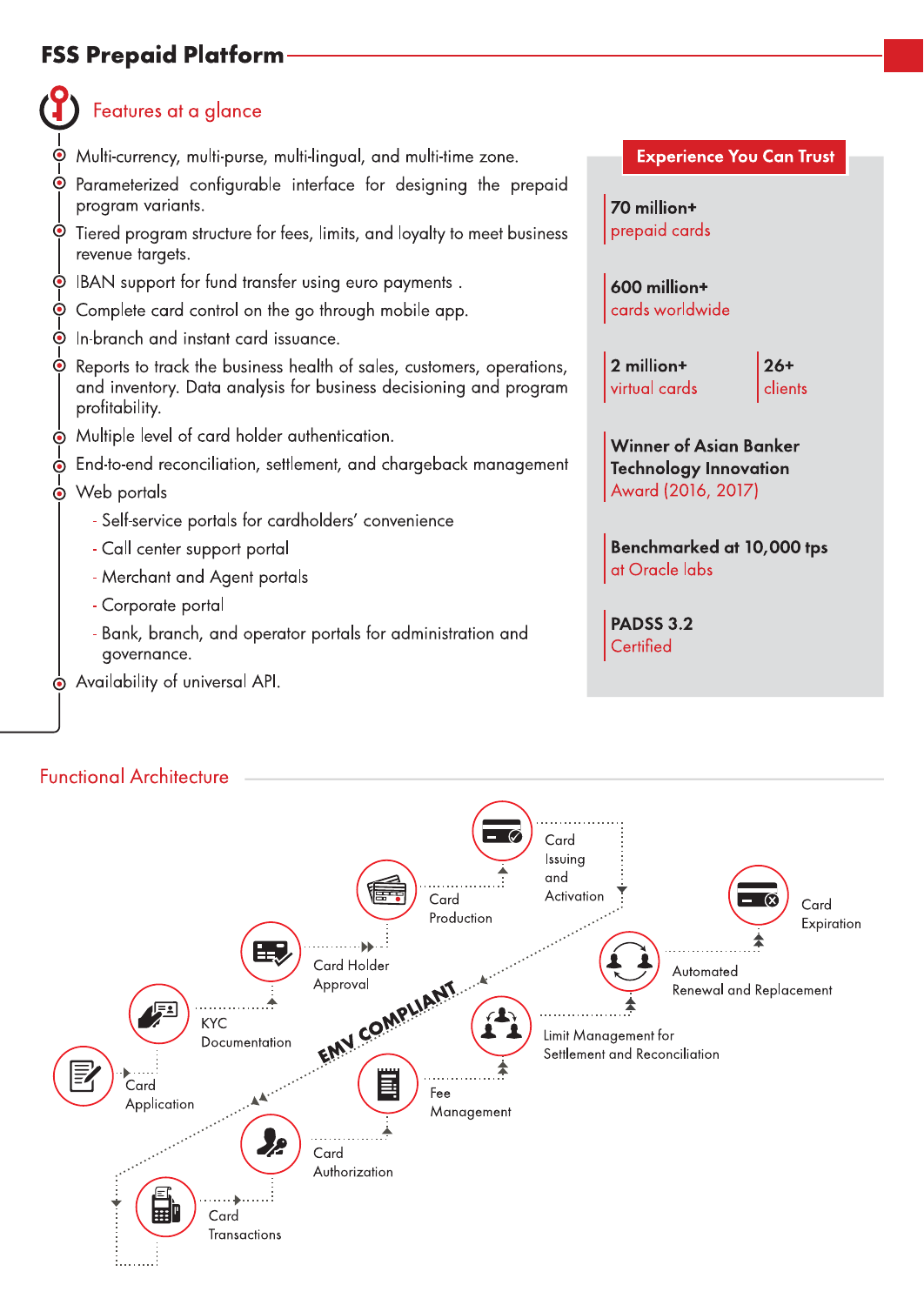# **FSS Prepaid Success Stories**

### Leading processor in Middle East

Empowering financial institutions and merchants with

Innovative, quick-tomarket card products

Complete card lifecycle management solution

Visa<sup>®</sup>, MasterCard<sup>®</sup> and private label cards

### 40 million+ cards for prepaid processor in USA

Market leader in USA, Retailing across 250,000+ locations

Multiple card variants including

- Speciality gift
- Digital gifting
- FarePay
- Dual card

PAYROLL CARD for leading issuer in Asia.